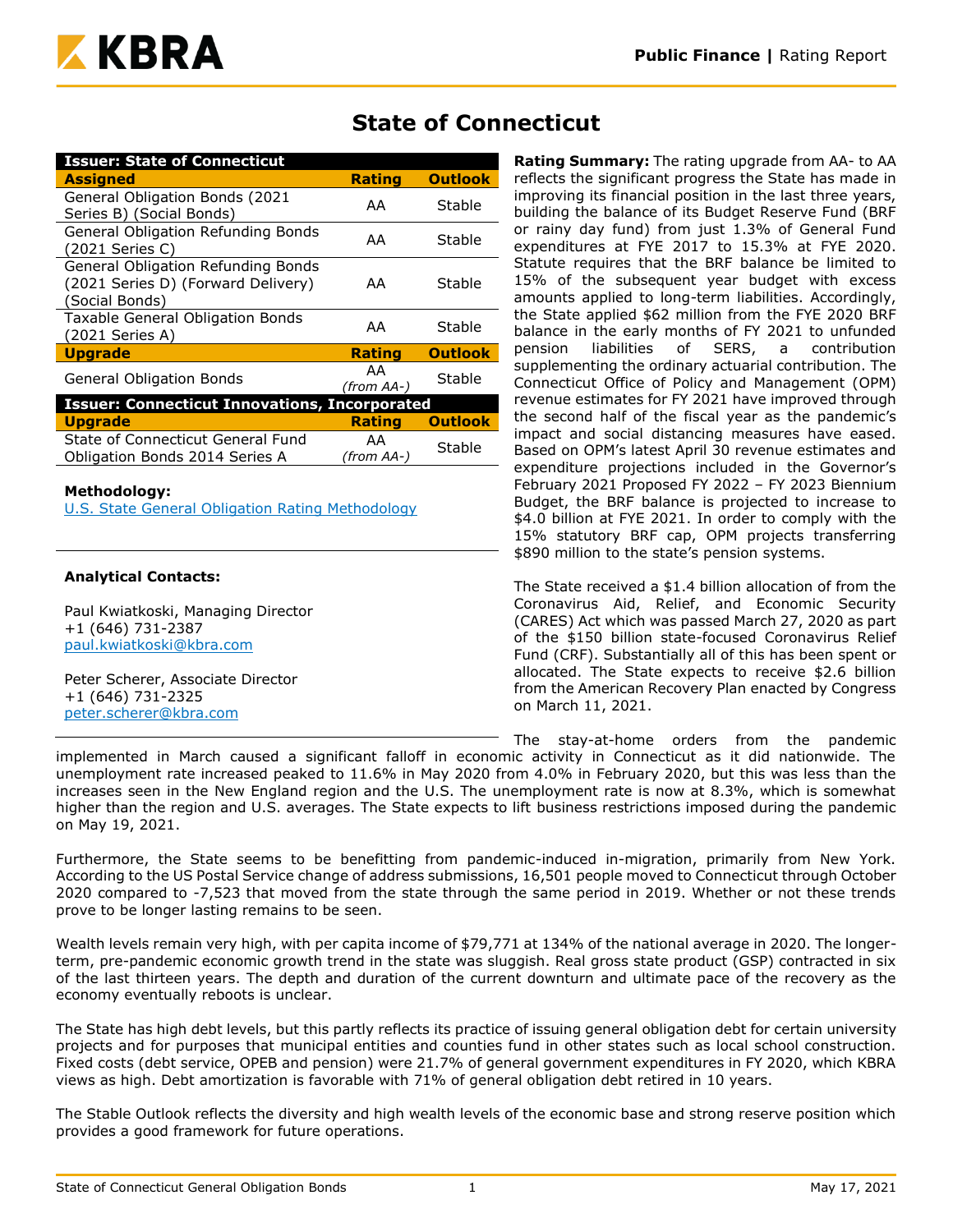#### **Key Credit Considerations**

KBRA continues to monitor the direct and indirect impacts of the COVID-19 virus. Click [here](https://www.krollbondratings.com/search/publications?page=1&publicationType=Research%20Report&q=covid-19§ors=Public%20Finance) to access KBRA's ongoing research on the topic.

The rating actions reflect the following key credit considerations:

Credit Positives

- Budget Reserve Fund balance has increased in recent years and is now 15% of general fund expenditures.
- Strong financial management framework for tracking revenues, monitoring budget performance and a history of making required adjustments.
- Strong wealth levels with State per capita income the highest in the nation.

Credit Challenges

- Lower relative growth in the important economic indicators of population, employment and gross state product, although there are very recent signs of growth in population.
- Unfunded pension liabilities and tax-supported debt burden are high relative to personal income, each exceeding 3.0x the respective U.S. averages. However, the State borrows for many local purposes and the comparison on a combined state and local basis is more moderate.

#### **Rating Sensitivities**

| Stronger economic growth trends than what have been experienced since the Great Recession. |  |
|--------------------------------------------------------------------------------------------|--|
| Significant improvement in the funded ratios for the State's pension systems.              |  |
| Structural operating deficits in the General Fund.                                         |  |
| Weakening in the State's employment base and economic activity.                            |  |

## **Key Ratios**

| Rating Highlights                                                                                                         |                                                   |
|---------------------------------------------------------------------------------------------------------------------------|---------------------------------------------------|
| Per Capita Personal Income (2020) (in dollars)<br>as a % of U.S.                                                          | \$79,771<br>134%                                  |
| Population (2020)<br>Growth 2010 to 2020                                                                                  | 3,605,944<br>$0.9\%$                              |
| Real GDP, % Change 2010 to 2020<br>Connecticut<br>New England<br>United States                                            | $-2.8\%$<br>8.9%<br>18.1%                         |
| Budget Reserve Fund Balance (\$ in millions)<br>FYE 2017<br><b>FYE 2018</b><br>FYE 2019<br>FYE 2020<br>FYE 2021 Proj. $1$ | \$213<br>\$1,185<br>\$2,506<br>\$3,075<br>\$3,968 |
| Pro Forma Direct Debt (\$ in millions)<br>Net Pension Liability <sup>2</sup> ( $\frac{1}{2}$ in millions)                 | \$26,957<br>\$42,808                              |
| Fixed Costs as a % of Governmental Expenditures (FY 2020)                                                                 | 21.7%                                             |

<sup>1</sup>Statute limits the BRF balance to 15% of the subsequent year's budget. To comply with this requirement, the State anticipates applying \$890 million of this projected balance toward the State's pension liabilities as a supplemental contribution in addition to the ADEC.

<sup>2</sup>Reflects 6/30/2020 measurement date for SERS and TRS and 6/30/2019 for JRS.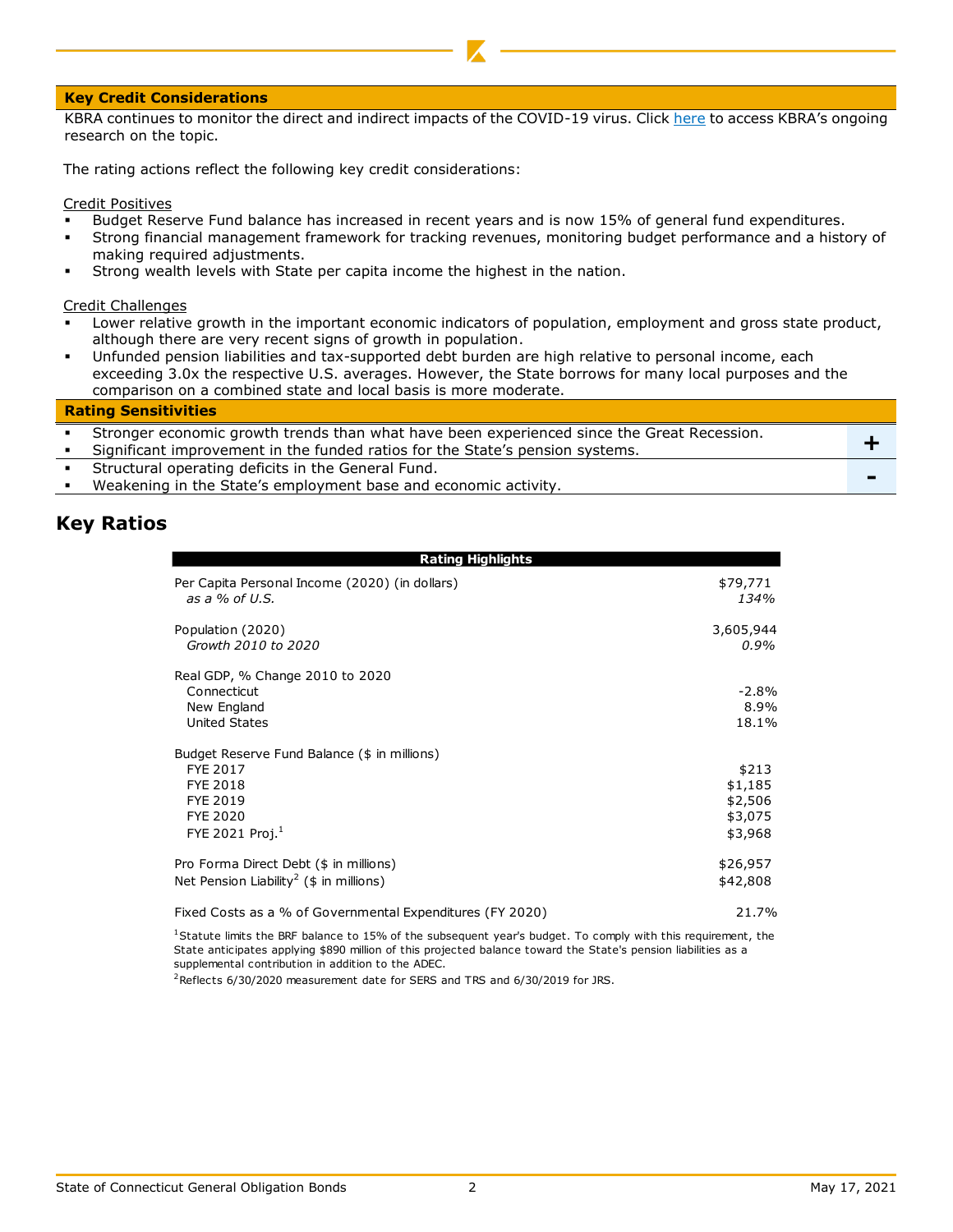| <b>Rating Determinants (RD)</b>                           |                       |
|-----------------------------------------------------------|-----------------------|
| 1. Management Structure, Budgeting Practices and Policies | AA+                   |
| 2. Debt and Additional Continuing Obligations             | $A+$                  |
| 3. Financial Performance and Liquidity Position           | AA (revised from AA-) |
| 4. State Resource Base                                    | $AA-$                 |

# **RD 1: Management Structure, Budgeting Practices and Policies**

KBRA views Connecticut's management structure and policies as providing a very strong framework for managing its financial operations and debt issuance compared with other states. This framework is established by the State Constitution, Statutes, and administrative practices. Within this framework, favorable financial results have been achieved in recent years.

## **Constitutional Provisions**

Under Connecticut's Constitution, the State is divided into three distinct branches: The Legislative, Executive, and Judicial. The executive power of the State is vested in the Governor. Governor Ned Lamont was elected in November of 2018 for a term beginning in January 2019. Treasurer Shawn Wooden was also elected November 2018. The Treasurer is primarily responsible for receiving and disbursing monies of the State and is the sole fiduciary of the State's retirement funds. The Treasurer also has the responsibility for carrying out the issuance of debt. The Comptroller is required to issue monthly budgetary reports on the State's financial condition, in conjunction with the Office of Policy and Management (OPM). OPM is directly responsible to the Governor for policy development in the areas of budget and financial management and prepares the State budget.

The State's Constitution provides that the General Assembly may not authorize general budget expenditures in excess of estimated revenues. The Constitution also includes a spending cap on annual growth in expenditures which limits the increase in expenditures to the greater of the five-year average growth in personal income or inflation over the previous year. The cap excludes debt service for general obligation debt, annual funding of unfunded pension liabilities, and spending supported by federal funding. The cap may be exceeded if the Governor declares a fiscal emergency, and both houses of the legislature support such action by a three-fifths vote.

Under the State Constitution, the Governor has the power to veto any line item of any itemized appropriation bill, while at the same time approving the remainder of the bill. The General Assembly may override the Governor's veto by two thirds vote of each legislative house.

## **Statutory Provisions**

State law requires that total net appropriations for each fund shall not exceed a percentage of estimated revenues for each respective fund. Under State statute, the State is required to monitor its financial performance monthly and the Governor is empowered to take action, under statutory limitations, to maintain budget balance. State statutes require consensus revenue forecast to be developed on a regular basis three times a year. The State's statutes allow for broad revenue raising ability.

## **Financial Management Policies**

The State operates under a strong and comprehensive framework of financial management policies, most of which are codified in statute. The State's framework for financial management includes the following planning and reporting components:

- Monthly Reports on Financial Performance— By statute, OPM is required to provide the State Comptroller with a letter with monthly updates to revenue and expenditure projections for the General Fund in the current fiscal year, along with projections for end of fiscal year surplus or deficits. Based on the OPM letter, the Comptroller prepares a monthly letter on financial performance. Both the OPM and the State Comptroller's monthly letter is available on the state's website. KBRA views the Comptroller's and OPM's monthly monitoring and projection of the year-end financial position as an extremely valuable tool in managing the State's finances.
- Annual Report to Legislature- By statute, each November, OPM and the Office of Fiscal Analysis (OFA) is required to submit a Fiscal Accountability report to the Legislature which projects revenues for the current biennium and the next three fiscal years.
- Three Year Out Report- As part of the budget process, the Governor must annually submit a separate report to the Legislature which sets forth the estimated revenues and expenditures for the current biennium and the next three fiscal years.
- Consensus Revenue Estimates- OPM and the OFA are required by statute to issue consensus revenue estimates each year by November 10, January 15, and April 30 that cover the current biennium and the next three fiscal years. The development of consensus revenue forecasts utilizes both in house analytic staff and external economic forecasting services. Economic trends are monitored and factored into monthly updates on revenue projections.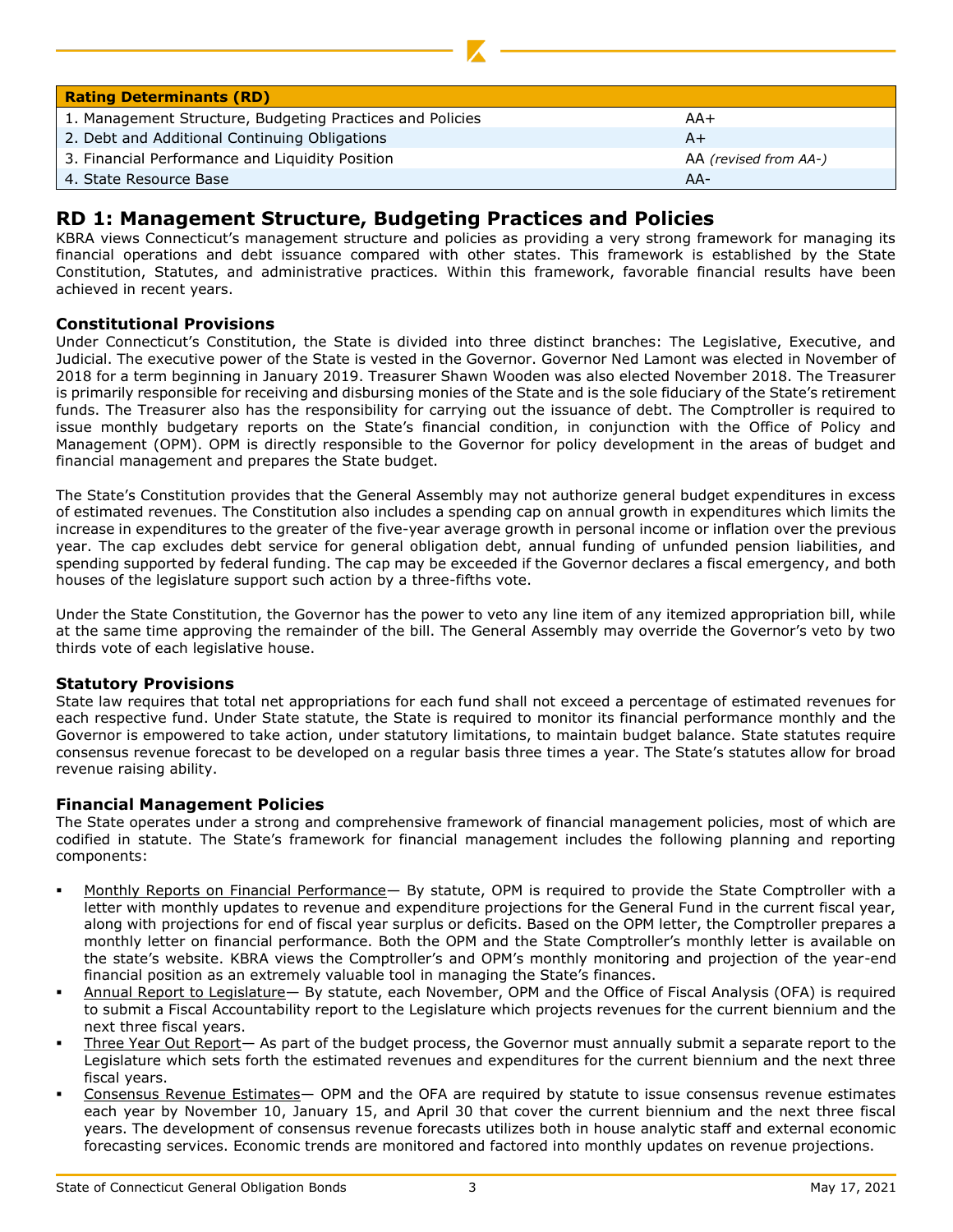The Treasurer has investment responsibility for all funds of the State and functions as the trustee of all State pension, retirement, and trust funds. The Treasurer is required to report annually on investment activities by December 31 to the Governor and the State's Investment Advisory Council.

## **State Budget Process**

The State's fiscal year begins on July 1 and ends on June 30. The Governor is required to transmit a budget document to the General Assembly in February of odd numbered years setting forth a separate budget for each of the biennium years. Under State Statute, the Governor has the ability to run the State under Executive Order to maintain essential services in the absence of a budget.

In each even numbered year, the Governor must prepare a report (Mid Term Budget Report) on the status of the budget enacted in the previous year with any recommendations on adjustment and revisions for the coming year. All budget recommendations incorporate the consensus revenue estimate process. If a budget surplus or deficit is projected, the Governor will recommend how the deficit will be mitigated or how the surplus will be used.

## **Ability to Adjust Expenditures and Deficit Mitigation**

Under State statute, the Governor is empowered during the fiscal year to reduce the budget allotment, or expenditure request, by up to 5.0% of any specific appropriation to an agency, except for aid to municipalities, up to 3% of the total appropriations of any fund under certain circumstances without Legislative approval in order to maintain balanced financial operations. Such budget allotments are subject to further modification by the Governor throughout the fiscal year if necessary. Beyond these limits, the General Assembly must act to reduce expenditures.

## **Budget Reserve Fund**

State statutes dictate that unappropriated surpluses left in the General Fund (GF) shall be transferred to the Budget Reserve Fund (BRF) until the Fund reaches 15% of the net GF appropriations. The Revenue Volatility Cap requires that beginning in FY 2018 estimated and final payments of the personal income tax and the pass-through entity tax in excess of a threshold, the Revenue Volatility Cap, are deposited into the BRF. The threshold for deposits adjusts under a statutory formula pegged to a base of \$3.15 billion for FY 2017, adjusted each year by the compound annual growth rate of personal income in the state over the prior five years, as calculated annually by the State Comptroller. After the BRF reaches 15% of net GF appropriations, revenues in excess of the 15% threshold are to be applied to long term liabilities, initially pension liabilities.

Briefly, uses of the BRF include:

- To fund a deficit in the preceding fiscal year
- By transfer of the General Assembly if the consensus revenue forecast projects a GF revenue decline of more than 1%

## **State Debt Limit**

State statutes impose a ceiling on the amount of GF supported debt which may be authorized by the Legislature. The limit is 1.6x net GF tax receipts as projected by the Finance, Revenue and Bonding Committee of the General Assembly. Certain types of debt are excluded from this cap, including cash flow borrowings and emergency financings. Per the November 2020 Fiscal Accountability Report, the estimated debt incurring margin for FY 2020 is \$4.5 billion.

General obligation debt is issued under State debt statutes and specific bond authorizations. Statutes provide that the bonds will be general obligations of the State and that the full faith and credit of the State is pledged for repayment. As per the State's contract with bondholders, appropriations for principal and interest do not need legislative approval. There are no express statutory provisions establishing any priorities in favor of general obligation bondholders over other claims against the State. Connecticut is not a voter initiative state.

## **Municipal Accountability Review Board (MARB)**

Statutes passed by the General Assembly as part of the FY 2018-FY 2019 budget process established a Municipal Accountability Review Board (MARB) to provide oversight and assistance to municipalities experiencing fiscal distress. The State has assumed the annual debt service obligations of the City of Hartford under this program. KBRA has added Hartford's outstanding debt to the State's aggregate outstanding debt. The State is also providing support to the City of West Haven under MARB which is expected to be short-term.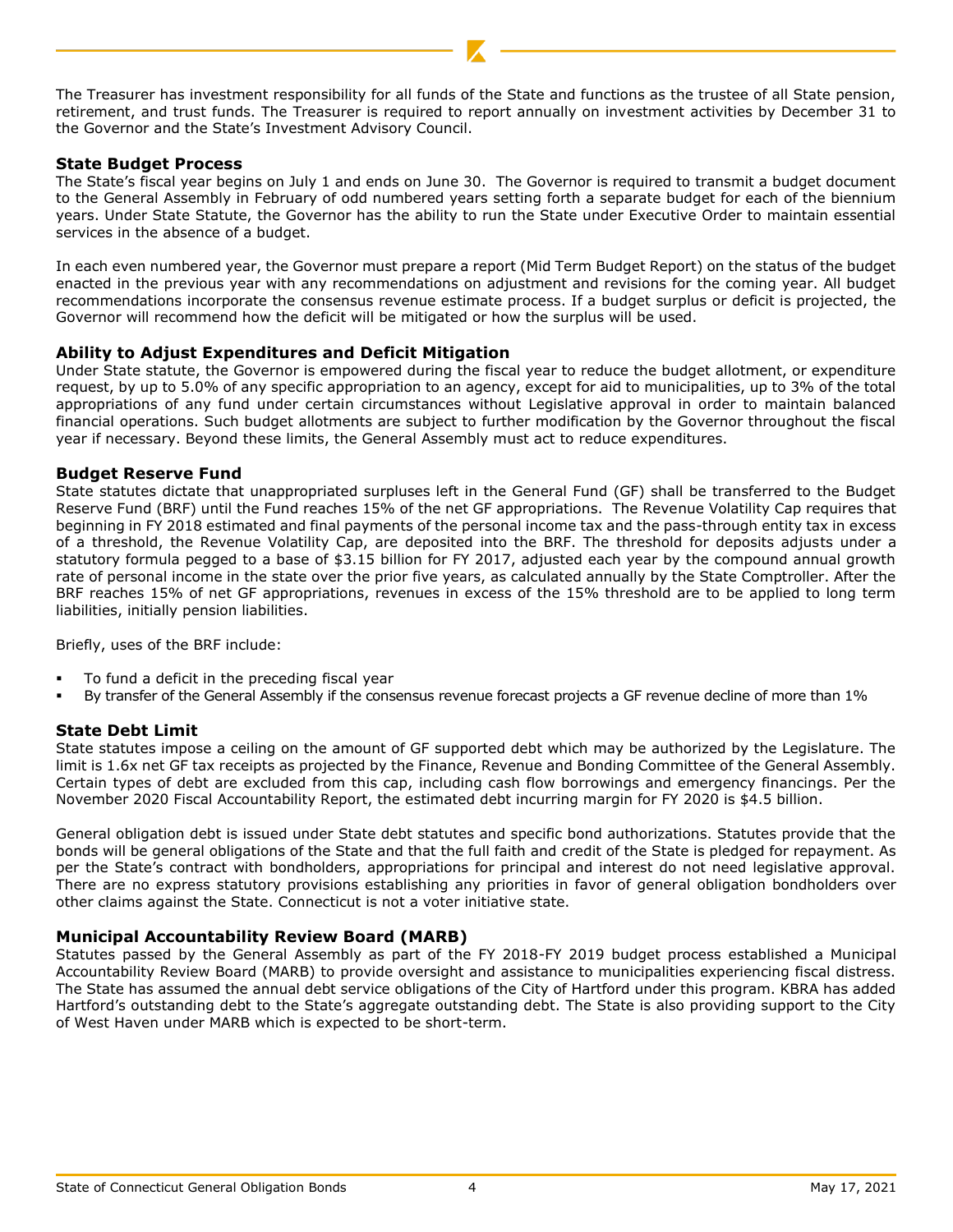## **ESG Management**

# **Environmental Factors**

The State has established the Governor's Council on Climate Change (GC3) which expects to present recommendations to the Governor regarding funding sources for investment in resilience and adaptation. The Governor has also set a goal for the executive branch of State government to achieve 45% reduction in greenhouse gas emissions below 2001 levels by 2030, a 25% reduction in waste disposal from 2020 levels by 2030, and a 10% reduction in water consumption from 2020 to 2030.

## **Bankruptcy**

Under Chapter 9 of the U.S. Bankruptcy Code, State governments are not permitted to petition courts for protection from creditors, including holders of their general obligation debt.

# **RD 2: Debt and Additional Continuing Obligations**

#### **State Tax-Supported Debt**

Connecticut's pro forma tax-supported debt burden is \$27.0 billion including \$19.3 billion in general obligation bonds, \$7.0 billion in special tax debt secured by a pledge of transportation related taxes and fees, and \$244 million in various other obligations. Also included in this figure is \$453 million in City of Hartford debt. The State has assumed Hartford's debt service payments on this debt under a Contract for Financial Assistance executed in April 2018 as part of a plan to stabilize the financially distressed city.

In comparison with other states, Connecticut's state tax-supported debt burden is high. These high debt levels result in part from the State's practice of issuing general obligation debt for certain university projects and for purposes that municipal entities and counties fund in other states, including local school construction. Connecticut has not had a county form of government since October 1960.

|                                                                                                            | <b>Figure 1</b> |           |          |          |                  |  |  |  |  |  |
|------------------------------------------------------------------------------------------------------------|-----------------|-----------|----------|----------|------------------|--|--|--|--|--|
| <b>Pro Forma Direct Tax-Supported Debt</b><br><b>Principal Amount Outstanding</b><br>(dollars in millions) |                 |           |          |          |                  |  |  |  |  |  |
|                                                                                                            | 2/1/2017        | 2/15/2018 | 2/1/2019 | 5/1/2020 | $2/1/2021^{1/2}$ |  |  |  |  |  |
| General Obligation Bonds                                                                                   | \$14,091        | \$14,038  | \$15,008 | \$14,005 | \$15,229         |  |  |  |  |  |
| General Obligation Bond Anticipation Notes                                                                 |                 | 400       |          |          | 0                |  |  |  |  |  |
| Pension Obligation Bonds (GO) <sup>3</sup>                                                                 | 2,351           | 2,370     | 2,368    | 2,394    | 2,411            |  |  |  |  |  |
| UConn 2000 Bonds (GO)                                                                                      | 1,533           | 1,421     | 1,635    | 1,569    | 1,661            |  |  |  |  |  |
| <b>Total General Obligation Debt</b>                                                                       | 17,975          | 18,228    | 19,011   | 17,968   | 19,301           |  |  |  |  |  |
| Special Tax Obligation Bonds                                                                               | 5,042           | 5,540     | 5,958    | 5,575    | 6,959            |  |  |  |  |  |
| Other <sup>4</sup>                                                                                         | 327             | 302       | 257      | 216      | 244              |  |  |  |  |  |
| State Guaranteed City of Hartford Debt                                                                     |                 | ٠         | 516      | 488      | 453              |  |  |  |  |  |
| <b>Total Direct Tax-Supported Debt</b>                                                                     | 23,343          | 24,071    | 25,741   | 24,246   | 26,957           |  |  |  |  |  |
| Source: POS and historic GO Official Statements.                                                           |                 |           |          |          |                  |  |  |  |  |  |

<sup>1</sup>General Obligation Bond balance adjusted to include \$600 million in currently offered new money bonds. Does not reflect impact of simultaneously offered \$400 million refunding bonds.

 $^{2}$ Special Tax Obligation Bond balance adjusted to reflect April 23, 2021 issuance.

3 Includes accreted value of Capital Appreciation bonds.

<sup>4</sup>ncludes lease financing, tax increment financings, CHFA Supportive Housing Bonds and CHFA Emergency Mortgage Assistance

Connecticut's state tax-supported debt burden is high relative to population, personal income and GSP, ranking among the very highest in the Country by all three metrics. The State's debt burden compares more favorably however when analyzed on the basis of aggregate state and local borrowings. By this more inclusive measure, the State's debt burden falls to the top 25% of states compared to personal income and to GSP.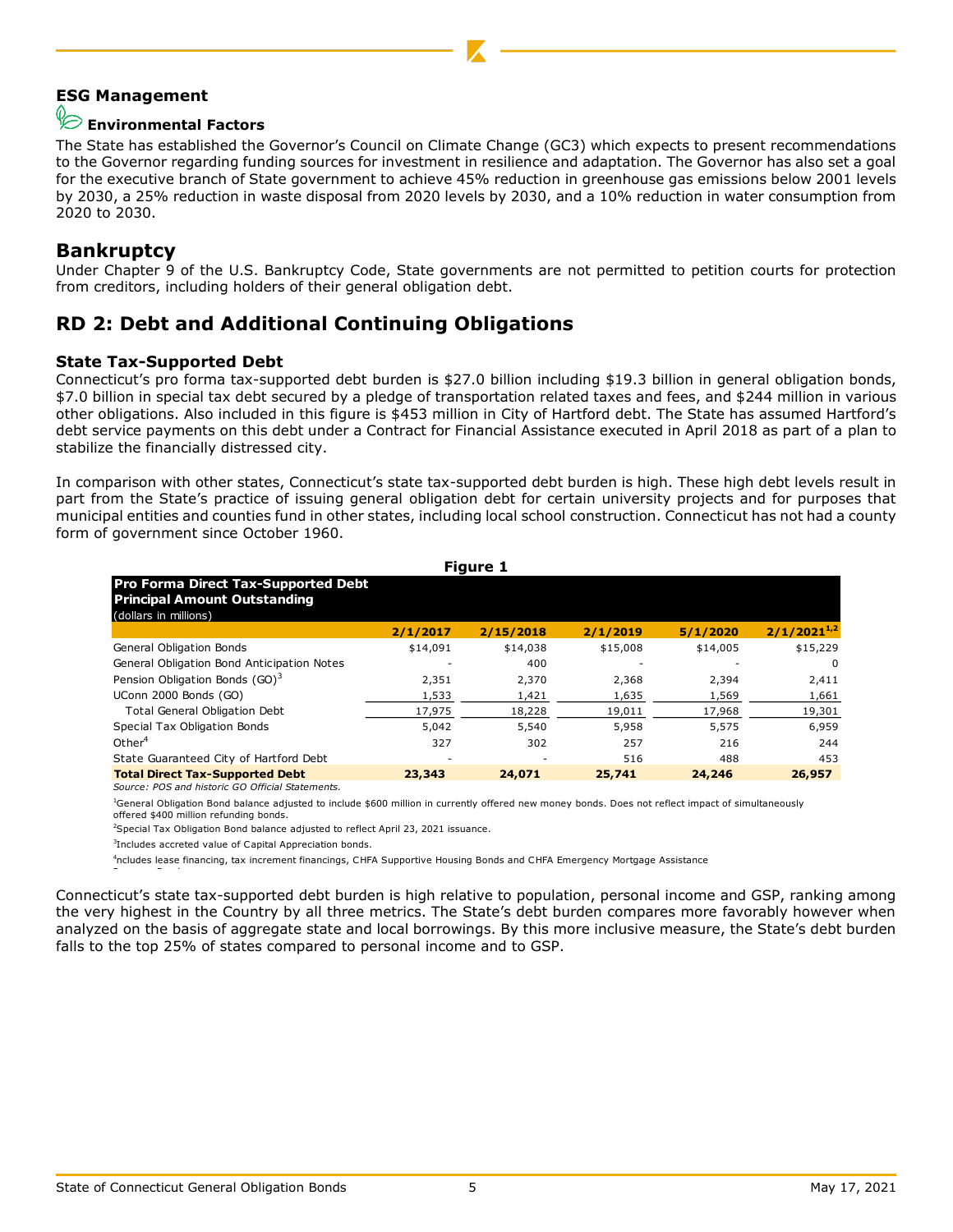#### **Figure 2**

| Debt Ratios <sup>1</sup><br>(in dollars)                                                            |             |                           |                                                |
|-----------------------------------------------------------------------------------------------------|-------------|---------------------------|------------------------------------------------|
|                                                                                                     | Connecticut | Average of<br>U.S. States | <b>Connecticut Rank</b><br>Among the 50 States |
| Tax-Supported Debt:                                                                                 |             |                           |                                                |
| Per Capita                                                                                          | \$7,561     | \$1,654                   | Highest 5%                                     |
| as a % of Personal Income                                                                           | $9.6\%$     | 2.9%                      | Highest 5%                                     |
| as a % of GSP                                                                                       | $9.4\%$     | 2.6%                      | Highest 5%                                     |
| Aggregate State and Local Debt:                                                                     |             |                           |                                                |
| Per Capita                                                                                          | \$14,460    | \$9,586                   | Highest 5%                                     |
| as a % of Personal Income                                                                           | 19.3%       | 17.6%                     | Highest 25%                                    |
| as a % of GSP                                                                                       | 18.5%       | 15.2%                     | Highest 10%                                    |
| Source: U.S. Census Bureau, U.S. Bureau of Economic Activity, Credit Scope, and Annual Disclosures. |             |                           |                                                |

1 Includes currently offered bonds.

Connecticut has a relatively small level of exposure to variable rate debt or derivative financings; hence these types of transactions do not pose a significant risk to the State's liquidity position. As of February 1, 2021 the State has \$912 million in variable rate general obligation bonds, which represents approximately 4.8% of pro forma long-term GO debt. The State is not party to any interest rate derivatives with respect to its outstanding GO debt.

#### **Debt Amortization**

Connecticut's debt amortization parameters are conservative, with GO debt generally required to be amortized over 20 years on a level principal basis, which generates a declining debt service schedule. Speed of amortization of direct general obligation debt, is above average with 71% of principal retired over the next 10 years. In FY 2020, GO bond debt service represented 9.7% of total governmental expenditures (on a GAAP basis).

#### **Capital Improvement Plan**

The State's general obligation bond allocations for capital projects declined from \$2.7 billion in calendar year (CY) 2016 to \$1.4 billion in CY 2020. The Governor's Proposed budget calls FY 2022 issuance of \$1.6 billion GO and \$800 million in STO bonds as well as FY 2023 issuance of \$1.6 billion GO and \$925 million in STO bonds.

#### **State of Connecticut Retirement Systems**

Connecticut administers two major pension plans: the State Employees' Retirement System (SERS) and the State Teachers' Retirement System (TRS). It also administers the much smaller Judicial Retirement System (JRS). The State's level of funding for its pension plans remains among the lowest for US states. The actuarial funded ratio for SERS is 38.5% (June 30, 2020) and for TRS is 51.3% (June 30, 2020). The State has contributed to these funds at the full Actuarially Determined Employer Contribution (ADEC) in recent years, but funding progress has lagged as realized investment returns have not reached actuarial assumptions.

#### **State Employees' Retirement System (SERS)**

SERS is a single-employer defined benefit pension plan that provides retirement, disability, and death benefits to plan members and their beneficiaries. Employees also contribute. The assumed annual investment rate of return was reduced gradually from 8.5% in 2010 to 6.9% in 2016. This revised assumption is more realistic in KBRA's view and has contributed to a trend of significant growth in annual contribution requirements.

On July 31, 2017, the General Assembly approved an agreement between the State and State Employee Bargaining Agent Coalition (SEBAC) which made substantial changes to pension and healthcare benefits for employees and retirees, including a three-year wage freeze, increased employee pension contributions for existing SERS members, a reduced COLA formula and a change in timing for post-2022 retirees, revisions to the healthcare design plan, and cost sharing for current employees. The State also agreed to extend the expiration date of the existing agreement with SEBAC on pension and healthcare from 2022 to 2027.

#### **Teacher's Retirement System (TRS)**

TRS is a single-employer defined benefit pension plan administered by the Teachers' Retirement Board (TRB) for teachers, principals and other education supervisors employed in public school districts. Connecticut pays the entire ADEC on behalf of participating school districts and public universities. The teachers also contribute.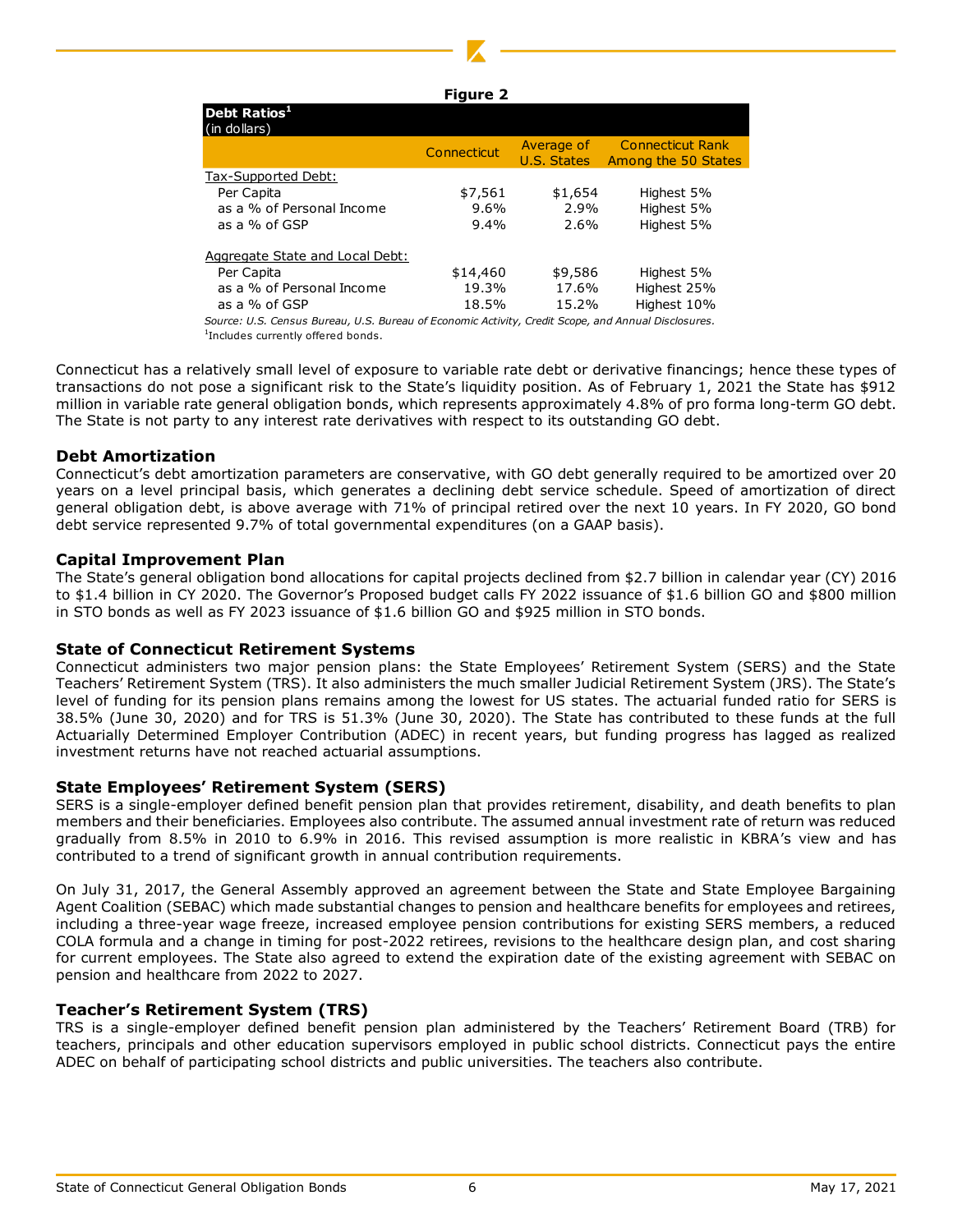| <b>Figure 3</b>                                                                                                                  |             |            |              |  |  |  |  |  |
|----------------------------------------------------------------------------------------------------------------------------------|-------------|------------|--------------|--|--|--|--|--|
| Pension Funded Status and Actuarially Determined Employer Contribution Requirements<br>as of June 30, 2020 (dollars in millions) |             |            |              |  |  |  |  |  |
|                                                                                                                                  | <b>SERS</b> | <b>TRS</b> | <b>Total</b> |  |  |  |  |  |
| Market Value of Assets                                                                                                           | \$13,311    | \$18,286   | \$31,598     |  |  |  |  |  |
| Actuarial Value of Assets                                                                                                        | 14,243      | 19,055     | 33,298       |  |  |  |  |  |
| Actuarial Accrued Liability                                                                                                      | 36,971      | 37,128     | 74,099       |  |  |  |  |  |
| <b>Unfunded Actuarial Accrued Liability</b>                                                                                      | 22,728      | 18,073     | 40,801       |  |  |  |  |  |
| Funded Ratio (based on the actuarial value of assets)                                                                            | 38.5%       | 51.3%      | 44.9%        |  |  |  |  |  |
| Funded Ratio (based on the market value of assets)                                                                               | 36.0%       | 49.3%      | 42.6%        |  |  |  |  |  |
| FY 2020 Actuarially Determined Employer Contribution (ADEC)                                                                      | 1,616       | 1,209      | 2,825        |  |  |  |  |  |
| % of ADEC Contributed                                                                                                            | 100%        | 100%       |              |  |  |  |  |  |
| <b>FY 2021 ADEC</b>                                                                                                              | 1,807       | 1,250      | 3,057        |  |  |  |  |  |
| <b>FY 2022 ADEC</b>                                                                                                              | 1,993       | 1,444      | 3,437        |  |  |  |  |  |
| <b>FY 2023 ADEC</b>                                                                                                              | 2,157       | 1,578      | 3,735        |  |  |  |  |  |
| <b>FY 2024 ADEC</b>                                                                                                              | 2,175       | 1.741      | 3,915        |  |  |  |  |  |

*Source: State of Connecticut Annual Information Statement dated February 15, 2021.*

#### **Net Pension Liability**

The State's net pension liability (NPL), based on GASB 67 reporting requirements, represents a combined liability for all of the State pension funds, SERS, TRS and JRS. The NPL begins with the total actuarial pension liability based upon the entry age normal actuarial method. From this amount, the market value of invested pension fund assets is deducted and the balance is the NPL.

The combined NPL is \$42.8 billion as of June 30, 2020 based on the latest SERS and TRS valuations provided in the Information Statement with February 15, 2021 accompanying the POS and June 30, 2019 JRS valuation data from the FY 2020 CAFR. This NPL ranks among highest in the country when compared to population, personal income, and GSP. In FY 2020, the State's combined contribution toward pensions was \$2.85 billion including \$1.62 billion to SERS, \$1.21 billion to TRS, and \$27 million to JRS. This total contribution was equivalent to 9.1% of FY 2020 total governmental expenditures.

| <b>Figure 4</b>                                           |             |                           |                                                |  |  |  |  |  |  |
|-----------------------------------------------------------|-------------|---------------------------|------------------------------------------------|--|--|--|--|--|--|
| <b>Net Pension Liability (NPL) Ratios</b><br>(in dollars) |             |                           |                                                |  |  |  |  |  |  |
|                                                           | Connecticut | Average of<br>U.S. States | <b>Connecticut Rank</b><br>Among the 50 States |  |  |  |  |  |  |
| Net Pension Liability:                                    |             |                           |                                                |  |  |  |  |  |  |
| Per Capita                                                | \$12,007    | \$1,978                   | Highest 5%                                     |  |  |  |  |  |  |
| as a % of Personal Income                                 | 15.2%       | 3.4%                      | Highest 5%                                     |  |  |  |  |  |  |
| as a % of GSP                                             | 15.0%       | $3.1\%$                   | Highest 5%                                     |  |  |  |  |  |  |
|                                                           |             |                           |                                                |  |  |  |  |  |  |

*Source: U.S. Census Bureau, U.S. Bureau of Economic Activity, Credit Scope, and Annual Disclosures.*

The State has fully funded the ADEC for the SERS plan since 2012 and on the TRS plan since 2006, but the funded status of the two plans has eroded in part because actual investment returns have lagged assumptions. The revised return assumptions assume that investment returns will provide a smaller portion of the cashflows needed to maintain the plans, resulting in increased State contributions.

#### **Other Post-Employment Benefits (OPEB)**

Connecticut provides healthcare and life insurance benefits to eligible state employees. The State funds the benefit costs on a pay as you go basis, as do most states, through a transfer from the General Fund to its OPEB trust fund. Beginning in 2009, new hires had OPEB trust contribution requirements. The most recent SEBAC contract requires employee trust contributions of 3% of salary for 15 years for employees hired on or after July 1, 2017. In FY 2020, the State's contribution to retiree healthcare and life insurance costs was \$896 million, which represents 2.9% of FY 2020 total governmental expenditures.

#### **Total Fixed Costs**

Total FY 2020 fixed costs, including debt service, pension contributions and pay-as-you-go OPEB costs, represented 21.7% of total governmental expenditures.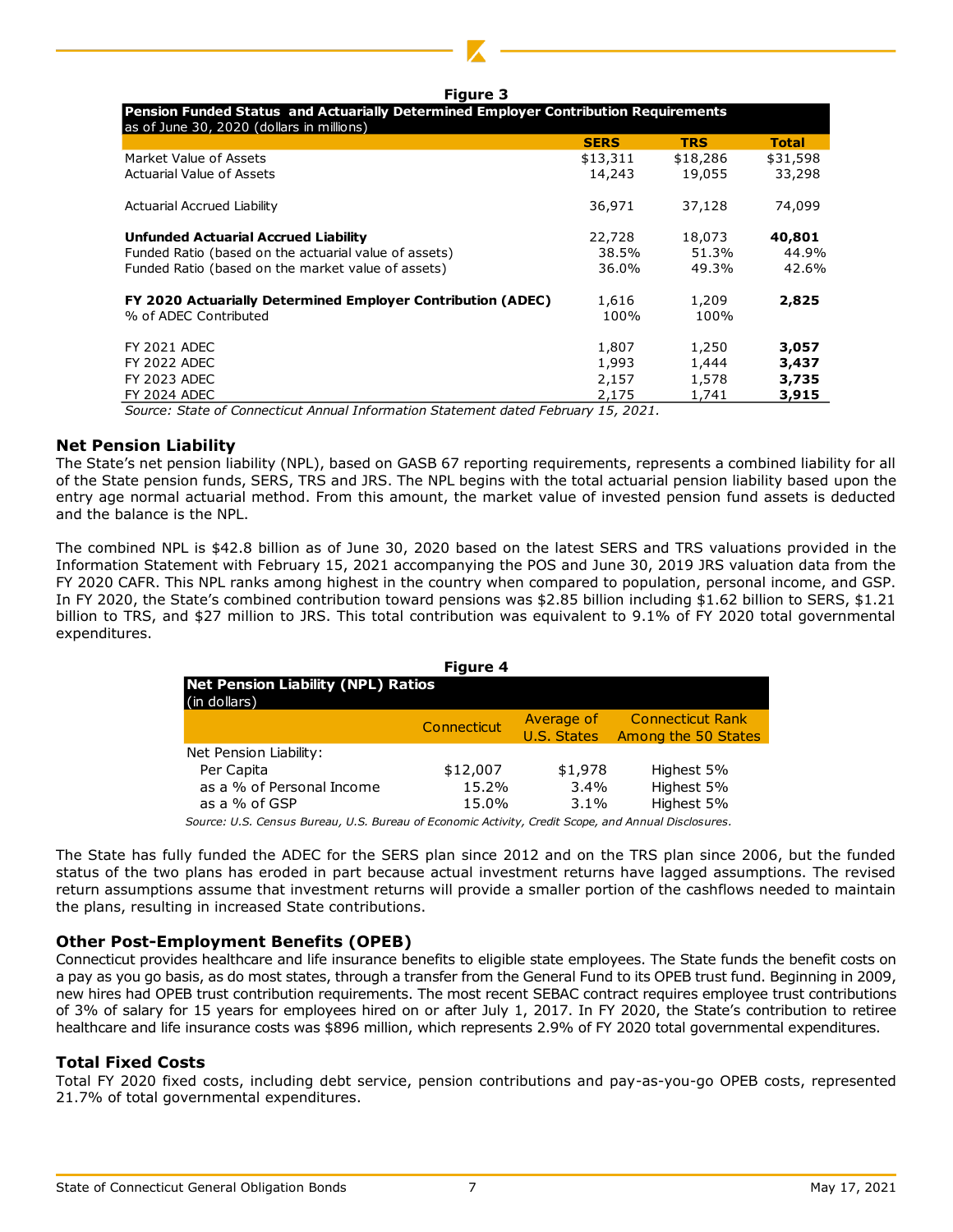## **RD 3: Financial Performance and Liquidity Position**

KBRA has revised the Financial Performance and Liquidity Position rating determinant to AA from AA- reflecting the State's improved revenue forecasting, recent trend of favorable operating results, and the replenishment of the Budget Reserve Fund (BRF or rainy day fund) to the statutory cap.

The State made significant progress in improving its financial position in the last three years, building the balance of its BRF from just 1.3% of General Fund expenditures at FYE 2017 to 15.3% at FYE 2020. Statute requires that the BRF balance be limited to 15% of the subsequent year budget with excess amounts applied to long-term liabilities. Accordingly, the State applied \$62 million from the FYE 2020 BRF balance in the early months of FY 2021 to unfunded pension liabilities of SERS, a contribution supplementing the ordinary actuarial contribution. OPM revenue estimates for FY 2021 have improved through the second half of the fiscal year as the pandemic's impact and social distancing measures have eased. Based on OPM's latest April 30 revenue estimates and expenditure projections included in the Governor's February 2021 Proposed FY 2022 – FY 2023 Biennium Budget, the BRF balance is projected to increase to \$4.0 billion at FYE 2021. In order to comply with the 15% statutory BRF cap, OPM projects transferring \$890 million to the state's pension systems. KBRA views the fully funded BRF and the projected availability of surplus revenues for the extraordinary pay down of long-term liabilities as positioning the State soundly to navigate the ongoing pandemic related recovery.

| <b>Figure 5</b>                                                                                                                               |                                  |                                |                                   |                                |                               |                         |  |  |  |
|-----------------------------------------------------------------------------------------------------------------------------------------------|----------------------------------|--------------------------------|-----------------------------------|--------------------------------|-------------------------------|-------------------------|--|--|--|
| <b>General Fund Statement of Revenues, Expenditures, and Net Surplus</b><br>Budgetary Modified Cash Basis (FYE June 30) (dollars in millions) |                                  |                                |                                   |                                |                               |                         |  |  |  |
|                                                                                                                                               |                                  |                                |                                   |                                |                               | 2021                    |  |  |  |
|                                                                                                                                               | 2016                             | 2017                           | 2018                              | 2019                           | 2020                          | 4/30/2021<br>Est.       |  |  |  |
| Operating Revenues <sup>1</sup><br>Operating Expenditures<br>Other Resources<br><b>Operating Surplus (Deficit)</b>                            | 17,781<br>17,921<br>30)<br>(170) | 17,703<br>17,763<br>37<br>(23) | 18,199<br>18,611<br>(71)<br>(483) | 19,650<br>19,249<br>31)<br>371 | 19,724<br>19,189<br>34<br>569 | 19,878<br>19,628<br>250 |  |  |  |
| Transfers from (to) Budget Reserve Fund<br>Reserve for Statutory Transfer<br><b>Unappropriated Surplus (Deficit)</b>                          | 170                              | 23                             | 483                               | (371)                          | (530)<br>(39)                 | (311)<br>(62)           |  |  |  |

| Budget Reserve Fund <sup>2</sup>              |       |      |       |       |       |                       |  |  |
|-----------------------------------------------|-------|------|-------|-------|-------|-----------------------|--|--|
| Beginning Budget Reserve Fund Balance         | 406   | 236  | 213   | 1,185 | 2,506 | 3,075                 |  |  |
| Transfers from (to) General Fund              | (170) | (23) | (483) | 371   | 39    | 188                   |  |  |
| Volatility Cap Deposit <sup>3</sup>           |       |      | 1,471 | 950   | 530   | 705                   |  |  |
| <b>Ending Budget Reserve Fund Balance</b>     | 236   | 213  | 1,201 | 2,506 | 3,075 | 3,968                 |  |  |
| as a % of Operating Expenditures <sup>4</sup> | 1.3%  | 1.2% | 6.5%  | 13.0% | 15.3% | $19.3\%$ <sup>5</sup> |  |  |

 $1$ FY 2019, FY 2020, and FY 2021 revenue is reported net of volatility deposits to the BRF. *Source: Annual Financial Reports of the State Controller (Historic) and Office of Policy and Management (Estimated)*

<sup>2</sup>Held in special revenue fund.

<sup>3</sup>Volatility transfers became effective in FY 2018.

<sup>4</sup>As presented in POS, FY 2016 through FY 2019 BRF Balance is shown as a % of Operating Expenditures for said year, while FY 2020 BRF balance is calculated as a % of budgeted appropriations for FY 2021 of \$20,086.3 million.

<sup>5</sup>State anticipates applying \$890 million of this balance toward the State's pension liabilities as the BRF will exceeds its 15% limit. Calculated relative to Governor's Proposed FY 2022 expenditures of \$20.519 billion.

## **FY 2020 Results**

Realized revenues came in just \$266 million (1.4%) below the budgeted amount in FY 2020 despite onset of the virus in the final few months of the year. Notable shortfalls include:

- PIT collections (withholding as well as estimate and finals) \$275 million (2.9%) under budget.
- Sales and Use Tax collections \$126 million (2.8%) under budget.
- CIT collections \$165 million (15.0%) under budget.

A \$180 million shortfall in the estimated and final portion of PIT collections was more than offset by a \$392 million outperformance in pass-through entity tax collections. The combined collection of \$3.82 billion from the two sources, which together are the basis of the aforementioned volatility cap mechanism, resulted in the substantial \$530 million BRF deposit, exceeding the budgeted deposit by \$212 million.

Several other items additionally contributed to favorable performance in FY 2020 including:

Federal Coronavirus Relief Funds received in the amount of \$1.38 billion were applied to offset virus related costs including testing (\$230 million), PPE and Supplies (\$100 million), State Operations for enhanced pandemic related services and cleaning (\$198 million), education reopening (\$165 million) and to support for non-profit providers (\$120 million).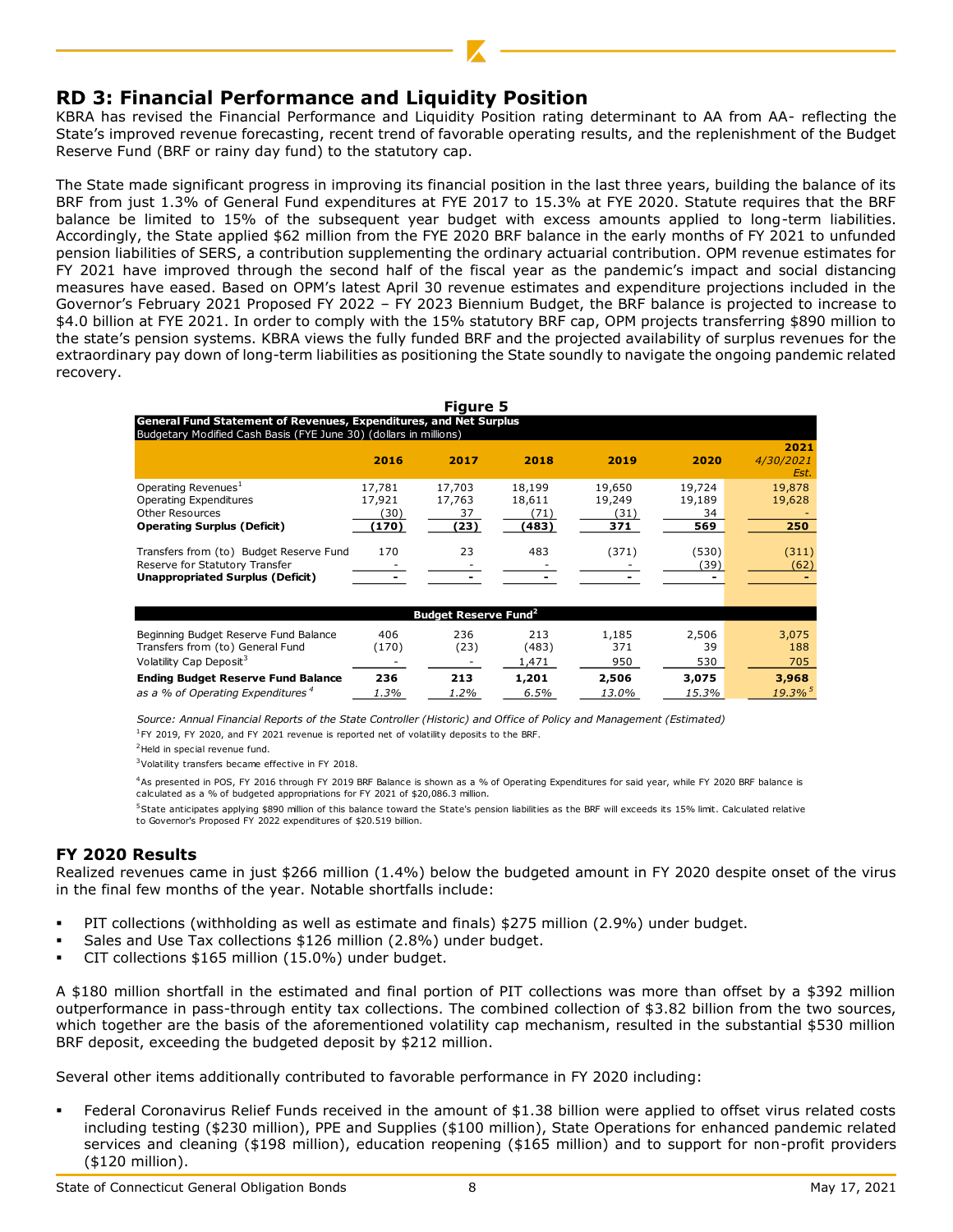- Federal Medicaid reimbursements for hospital inpatient and outpatient payments totaling \$368 million were received, which had not been anticipated to arrive until the following year.
- Medicaid Reimbursements per the Families First Coronavirus Relief Act were increased 17.7% resulting in an additional \$271 million.

As the BRF now exceeds the statutorily specified ceiling of 15% of budgeted expenditures, the balance exceeding this amount (now estimated at \$61.6 million) will be transferred in FY 2021, at the discretion of the State Treasurer, as an additional contribution to the State Employees Retirement Fund or to the Teacher's Retirement System.

#### **FY 2021 Budget Projections**

OPM's April 2021 estimates project that FY 2021 revenues will finish the year up 3.6% YoY despite the pandemic's impact driven by strong personal income and sales and use tax performance.

| Figure 6                                                          |                                               |                |        |              |        |              |        |              |                 |           |                   |
|-------------------------------------------------------------------|-----------------------------------------------|----------------|--------|--------------|--------|--------------|--------|--------------|-----------------|-----------|-------------------|
|                                                                   | <b>General Fund Revenues and Expenditures</b> |                |        |              |        |              |        |              |                 |           |                   |
| Budgetary Modified Cash Basis (FYE June 30) (dollars in millions) |                                               |                |        |              |        |              |        |              |                 |           |                   |
|                                                                   | 2016                                          | A YOY<br>(9/6) | 2017   | A YOY<br>(%) | 2018   | A YOY<br>(%) | 2019   | A YOY<br>(%) | 2020            | Δ YOY (%) | 2021<br>Apr. Est. |
| <b>Revenues</b>                                                   |                                               |                |        |              |        |              |        |              |                 |           |                   |
| Personal Income Tax                                               | 9,182                                         | $-2.1%$        | 8,989  | 19.8%        | 10,770 | $-10.5%$     | 9,640  | $-2.5%$      | 9,398           | 3.3%      | 9,704             |
| <b>Federal Grants</b>                                             | 1,302                                         | 1.8%           | 1,325  | $-13.7%$     | 1,143  | 82.3%        | 2,084  | $-13.8%$     | 1,797           | $-16.1%$  | 1,507             |
| Sales and Use Tax                                                 | 4,182                                         | 0.2%           | 4,192  | 0.2%         | 4,202  | 3.2%         | 4,338  | $-0.5%$      | 4,318           | 7.4%      | 4,637             |
| Corporate Income Tax                                              | 880                                           | 17.8%          | 1,038  | $-11.3%$     | 921    | 15.2%        | 1,061  | $-11.9%$     | 934             | 5.9%      | 990               |
| Pass-through Entity Tax                                           | ٠                                             |                | ٠      |              |        |              | 1,172  | 6.0%         | 1,242           | 18.5%     | 1,471             |
| Excise Taxes (Alcohol and Cigarettes)                             | 437                                           | 1.8%           | 445    | $-1.1%$      | 440    | $-4.2%$      | 421    | $-0.4%$      | 419             | 1.4%      | 425               |
| <b>Indian Gaming Payments</b>                                     | 266                                           | 1.5%           | 270    | 1.1%         | 273    | $-6.6%$      | 255    | $-35.6%$     | 164             | 41.5%     | 232               |
| Statutory Transfers from Other Funds                              | 178                                           | $-33.5%$       | 118    | $-7.3%$      | 110    | 0.0%         | 110    | 24.0%        | 136             | $-2.1%$   | 133               |
| Other                                                             | 1,355                                         | $-2.1%$        | 1,326  | $-74.4%$     | 340    | 67.4%        | 569    | 38.0%        | 785             | $-0.9%$   | 778               |
| <b>Total Revenues</b>                                             | 17,781                                        | $-0.4%$        | 17,703 | 2.8%         | 18,199 | 8.0%         | 19,650 |              | $-2.3\%$ 19,194 |           | 3.6% 19,878       |
| <b>Expenditures</b>                                               |                                               |                |        |              |        |              |        |              |                 |           |                   |
| General Government                                                | 627                                           | $-6.8%$        | 585    | 10.7%        | 648    | 0.8%         | 653    | $-2.8%$      | 635             |           | n.a.              |
| Public Safety                                                     | 289                                           | $-4.9%$        | 274    | $-5.3%$      | 260    | 4.7%         | 272    | 3.2%         | 281             |           | n.a.              |
| Conservation and Development                                      | 195                                           | $-7.1%$        | 181    | 0.0%         | 181    | $-6.2%$      | 170    | 0.9%         | 172             |           | n.a.              |
| Health and Hospitals                                              | 1,766                                         | $-32.6%$       | 1,190  | $-2.2%$      | 1,163  | 2.6%         | 1,194  | 0.7%         | 1,203           |           | n.a.              |
| <b>Human Services</b>                                             | 3,102                                         | 16.9%          | 3,625  | 18.4%        | 4,292  | 0.5%         | 4,312  | 1.0%         | 4,357           |           | n.a.              |
| Education, Libraries and Museums                                  | 5,122                                         | $-2.3%$        | 5,004  | 0.4%         | 5,025  | 3.7%         | 5,208  | $-1.0%$      | 5,155           |           | n.a.              |
| Corrections and Judicial                                          | 2,061                                         | $-5.4%$        | 1,949  | $-2.0%$      | 1,911  | 3.0%         | 1,968  | 1.8%         | 2,004           |           | n.a.              |
| Debt Service                                                      | 1,831                                         | 5.7%           | 1,935  | 1.1%         | 1,956  | 13.8%        | 2,225  | $-0.9%$      | 2,205           |           | n.a.              |
| Other                                                             | 2,929                                         | 3.1%           | 3,020  | 5.1%         | 3,175  | 2.3%         | 3,247  | $-2.1%$      | 3,179           |           | n.a.              |
| <b>Total Expenditures</b>                                         | 17,921                                        | $-0.9%$        | 17,763 | 4.8%         | 18,611 | 3.4%         | 19,249 | $-0.3%$      | 19,189          | 2.3%      | 19,628            |

*Source: Annual Financial Report of the State Controller (through FY 2020) and OPM Letter Dated April 30, 2021*

The FY 2021 budget was revised downward significantly earlier in the year as the State braced for the uncertain trajectory of the pandemic and related public health measures which have weighed upon economically sensitive tax receipts. OPM's most recent April 2021 estimates indicate favorable variance relative to November 2020 estimates. Current revenue and expenditure projections however remain 1.9% and 2.3%, respectively, below amounts identified in the December 2019 biennium budget revision. Among strong performing revenues was personal income tax which is projected to exceed the revenue volatility cap by \$705 million, which together with other surplus revenues is projected to support a deposit to the BRF of \$955 million.

| <b>Figure 7</b>                                                                                                                  |                                             |                            |                                            |                                    |                                         |                                                             |                                    |                                         |                                                        |  |  |
|----------------------------------------------------------------------------------------------------------------------------------|---------------------------------------------|----------------------------|--------------------------------------------|------------------------------------|-----------------------------------------|-------------------------------------------------------------|------------------------------------|-----------------------------------------|--------------------------------------------------------|--|--|
| <b>General Fund Estimated and Proposed Budget Operations and BRF Balance</b><br>FYE June 30 (dollars millions) (Budgetary Basis) |                                             |                            |                                            |                                    |                                         |                                                             |                                    |                                         |                                                        |  |  |
|                                                                                                                                  |                                             | <b>FY 2021</b>             |                                            |                                    | <b>FY 2022</b>                          |                                                             |                                    | <b>FY 2023</b>                          |                                                        |  |  |
|                                                                                                                                  | 12/2019<br><b>Budget</b><br><b>Revision</b> | 11/2020<br><b>Estimate</b> | 4/2021<br>Estimated                        | <b>Baseline</b><br><b>Estimate</b> | Governor's<br>Proposed<br><b>Budget</b> | <b>Adjusted for</b><br>4/30<br><b>Consensus</b><br>Rev Est. | <b>Baseline</b><br><b>Estimate</b> | Governor's<br>Proposed<br><b>Budget</b> | Adjusted<br>for $4/30$<br><b>Consensus</b><br>Rev Est. |  |  |
| <b>General Fund</b>                                                                                                              |                                             |                            |                                            |                                    |                                         |                                                             |                                    |                                         |                                                        |  |  |
| Revenues <sup>1</sup><br>Expenditures<br>Operating Surplus (Deficit)                                                             | 20,253<br>20,086<br>166                     | 19,194<br>19,845<br>(651)  | 19,878<br>19,628<br>250                    | 19,165<br>20,915<br>(1,750)        | 20,730<br>20,519<br>211                 | 21,323<br>20,519<br>804                                     | 19,629<br>21,756<br>(2, 127)       | 21,403<br>21,131<br>272                 | 21,737<br>21,131<br>606                                |  |  |
| <b>Budget Reserve Fund</b>                                                                                                       |                                             |                            |                                            |                                    |                                         |                                                             |                                    |                                         |                                                        |  |  |
| <b>Starting Balance</b><br>as % of Current Year Budget                                                                           |                                             |                            | 3,075<br>15.3%                             |                                    | $3,506$ <sup>1</sup><br>17.1%           |                                                             |                                    | 2,825<br>13.4%                          |                                                        |  |  |
| Revenue Transfers Cap<br>Volatility Cap Deposit<br>Deposit from Rev. Cap and Balanced Operations                                 |                                             |                            | (62)<br>705<br>250                         |                                    | (428)<br>312<br>211                     |                                                             |                                    | 339<br>272                              |                                                        |  |  |
| Transfer for Operations <sup>1</sup><br>Ending BRF Balance<br>Ending Balance as a % of Ensuring Year Budget                      |                                             |                            | $\overline{\phantom{a}}$<br>3,968<br>19.3% |                                    | (775)<br>2,825<br>13.0%                 |                                                             |                                    | (975)<br>2,461<br>N/A                   |                                                        |  |  |

*Source: State of Connecticut*

<sup>1</sup>The \$3.5 billion FY 2022 BRF starting balance assumed in Governor's Proposed Budget is based on January 2021 Concensus Revenue Estimates. This balance is lower than the \$4.0 billion FY 2021 ending balance projected by OPM based on April 2021 estimates.

<sup>2</sup>Governor's Proposed Budget was completed in February 2021 at which time additional Federal stimulus was anticipated but not certain. Recognizing this uncertainty, it included revenues of \$775 million for FY 2022 and \$975 million for FY 2023 which would be derived from Federal stimulus if available and alternatively, the BRF. The American Recovery Act was passed March 11, 2021 provides substantial direct support to States so a draw on the BRF appears very unlikely at this time.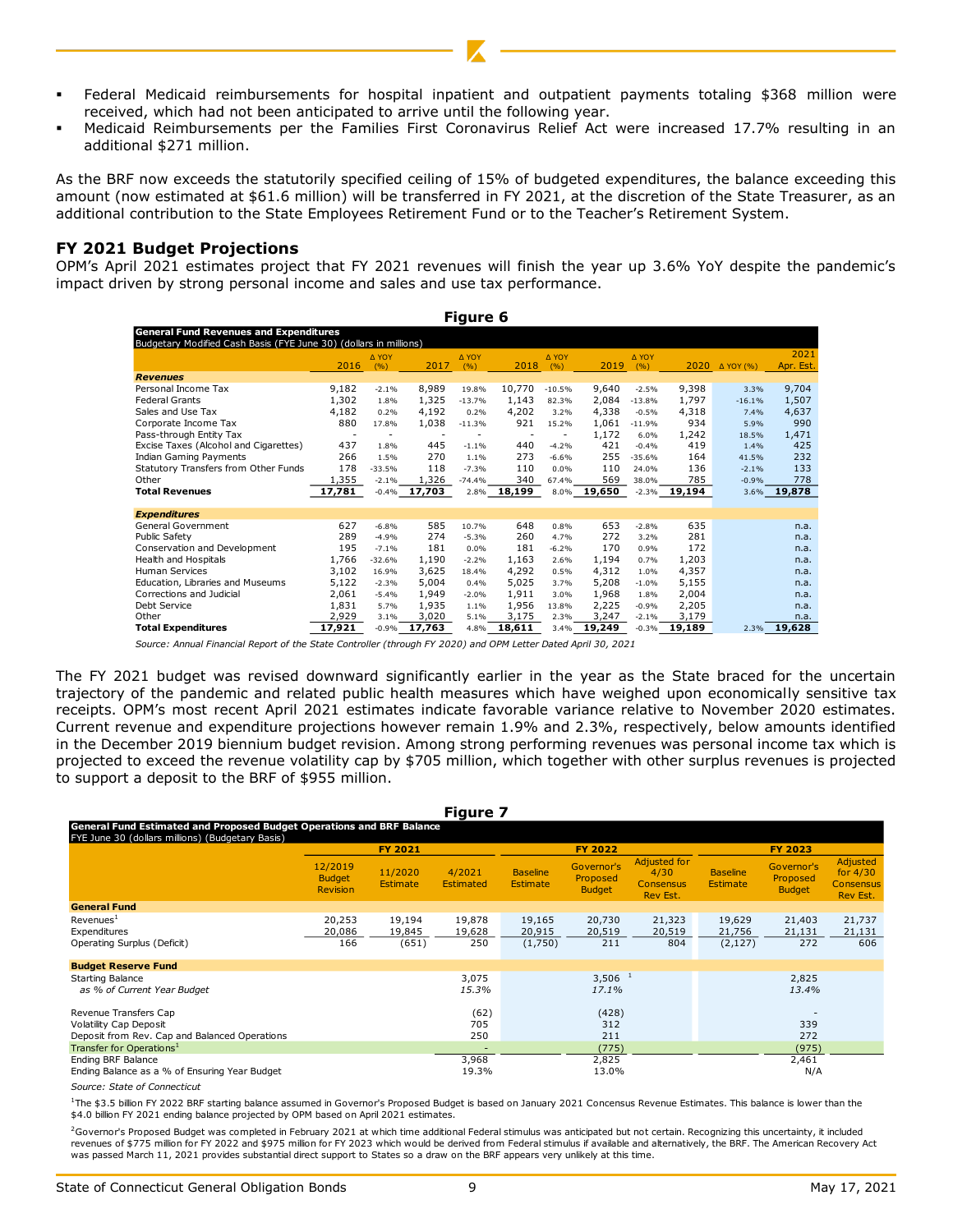#### **Proposed Biennium Budget**

Governor Lamont released his Proposed Executive Budget for FY 2022 to FY 2023 on February 11, 2021. The proposed budget addresses baseline budgetary shortfalls of \$1.8 billion in FY 2022 and \$2.1 billion in FY 2023 through a variety of revenue and expenditures actions. Revenue actions considered at the time included the tentative use of \$775 million from the BRF in FY 2022 and \$975 million in FY 2023 as well as the delay of a planned municipal revenue sharing revenue diversion, among others. The proposal also reduces expenditures relative to baseline by \$396 million (1.9%) in FY 2022 and \$625 million (2.9%) in FY 2023.

Notably, the budget proposal was released prior to Congress's March 11, 2021 enactment of the American Recovery Plan (ARP), which includes \$2.6 billion in direct State aid. The proposed budget accounted for the probable but uncertain receipt of additional state aid through the aforementioned allocation of the BRF balance. While it remains to be seen how the State chooses to allocate its \$2.6 billion in ARP funds, KBRA notes that this amount exceeds the aggregate \$1.75 billion in BRF draws identified in the budget. Given the ample federal support it is likely that the BRF will not be drawn below the 15% statutory cap during the biennium.

#### **FY 2020 Audited GAAP Results**

Audited results from the State's FY CAFR confirm stable performance in FY 2020 despite the impact of the pandemic in the final few months of the fiscal year. Of the \$1.38 billion of CARES Act funds received by the State in FY 2020, \$63.5 million was spent during the fiscal year with the remaining balance anticipated to be fully utilized by December 31, 2021. Revenues declined \$714 million (3.4%) YoY due to pandemic related headwinds while expenditure increased \$368 million (2.0%). Net other financing uses additionally declined by \$285 million (19.6%) YoY reflecting reduced transfers in support of the University of Connecticut and other non-major governmental funds. In sum, General Fund balance increased \$170 million (8.0%) YoY to \$2.3 million including an assigning BRF balance of \$3.0 billion balanced by a deficit unassigned fund balance of \$1.0 billion.

| <b>Figure 8</b>                                                   |          |         |         |          |          |  |
|-------------------------------------------------------------------|----------|---------|---------|----------|----------|--|
| <b>General Fund Summary Statement of Income and Balance Sheet</b> |          |         |         |          |          |  |
| FYE June 30 (Audited, GAAP Basis) (dollars in millions)           | 2016     | 2017    | 2018    | 2019     | 2020     |  |
| <b>Statement of Income</b>                                        |          |         |         |          |          |  |
| Revenues                                                          | 18,215   | 18,502  | 20,663  | 20,776   | 20,062   |  |
| Expenditures                                                      | 17,444   | 17,138  | 18,077  | 18,358   | 18,726   |  |
| Excess (Deficiency) of Rev. Over Exp.                             | 771      | 1,364   | 2,586   | 2,418    | 1,336    |  |
| Other Financing Sources (Uses)                                    | (1, 195) | (1,243) | (940)   | (1, 451) | (1, 166) |  |
| Net Change in Fund Balance                                        | (424)    | 121     | 1,646   | 968      | 170      |  |
| Fund Balance (Deficit) - Beginning                                | (190)    | (614)   | (494)   | 1,151    | 2,121    |  |
| Change in Reserve for Inventories                                 | (0)      | (1)     | (0)     | 2        | 2        |  |
| <b>Fund Balance (Deficit) - Ending</b>                            | (614)    | (494)   | 1,151   | 2,121    | 2,293    |  |
| <b>Balance Sheet</b>                                              |          |         |         |          |          |  |
| <b>Assets</b>                                                     |          |         |         |          |          |  |
| Cash and Cash Equivalents                                         |          |         | 481     | 1,927    | 1,078    |  |
| Taxes Receivable, Net                                             | 1,321    | 1,381   | 1,801   | 1,781    | 3,081    |  |
| All Other                                                         | 532      | 543     | 1,041   | 709      | 742      |  |
| <b>Total Assets</b>                                               | 1,853    | 1,924   | 3,323   | 4,417    | 4,901    |  |
| <b>Liabilities</b>                                                |          |         |         |          |          |  |
| Accounts Payable and Accrued Liabilities                          | 334      | 350     | 373     | 358      | 596      |  |
| Due to Other Funds                                                | 432      | 356     | 84      | 75       | 84       |  |
| All Other                                                         | 1,123    | 1,062   | 1,030   | 1,049    | 1,151    |  |
| <b>Total Liabilities</b>                                          | 1,889    | 1,768   | 1,487   | 1,482    | 1,831    |  |
| Deferred Inflows of Resources                                     | 578      | 650     | 685     | 814      | 777      |  |
| <b>Fund Balances</b>                                              |          |         |         |          |          |  |
| Nonspendable                                                      | 53       | 54      | 56      | 62       | 69       |  |
| Committed for:                                                    |          |         |         |          |          |  |
| Continuing Appropriations                                         | 97       | 60      | 134     | 165      | 139      |  |
| <b>Budget Reserve Fund</b>                                        | 236      | 213     | 1,201   | 2,506    | 3,013    |  |
| Future Budget Years                                               |          |         |         |          |          |  |
| Assigned to Surplus Transfer for 2020-2021                        |          |         |         | 160      | 144      |  |
| Unassigned                                                        | (999)    | (821)   | (241)   | (771)    | (1,072)  |  |
| Fund Balance (Deficit) - Ending                                   | (614)    | (494)   | 1,151   | 2,121    | 2,293    |  |
| Budget Reserve Fund as a % of Expenditures                        | 1.4%     | 1.2%    | 6.6%    | 13.6%    | 16.1%    |  |
| Unassigned Fund Balance as a % of Expenditures                    | $-5.7%$  | $-4.8%$ | $-1.3%$ | $-4.2%$  | $-5.7%$  |  |
| Total Fund Balance as a % of Expenditures                         | $-3.5%$  | $-2.9%$ | 6.4%    | 11.6%    | 12.2%    |  |

*Source: State of Connecticut CAFRs FY 2016 to FY 2020*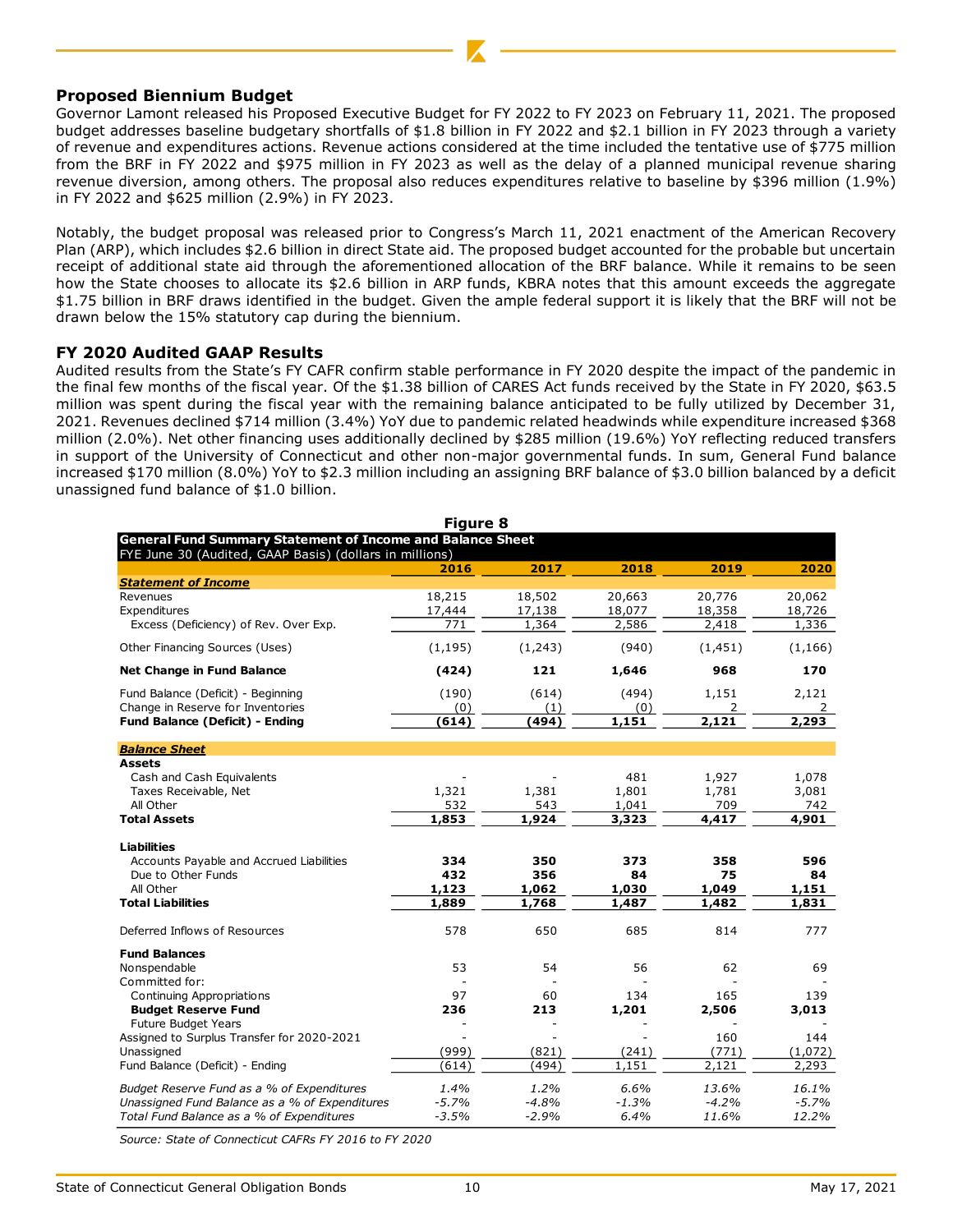#### **Liquidity Position**

The common cash pool represents the State's operating cash and includes the Budget Reserve Fund. Available cash includes bond funds and other balances which can be made available to the common cash pool through temporary transfers under long established State practice. The State's level of cash in the common cash pool at a given point in the fiscal year reflects the seasonality of cash flow. The level of total available cash is impacted both by the rate of bond issuance and the rate of spending from those bond funds. The State has no plans to issue cash flow notes.

| Figure 9                          |         |         |         |         |         |           |
|-----------------------------------|---------|---------|---------|---------|---------|-----------|
| Available Cash Balance            |         |         |         |         |         |           |
| FYE June 30 (dollars in millions) |         |         |         |         |         |           |
|                                   | 2016    | 2017    | 2018    | 2019    | 2020    | 4/24/2021 |
| Common Cash Pool                  | \$821   | \$1.101 | \$1,871 | \$3,558 | \$4,353 | n.a.      |
| Total Available Cash              | \$1,764 | \$2,657 | \$3,399 | \$4.827 | \$5,725 | \$6,942   |
|                                   |         |         |         |         |         |           |

*Source: State of Connecticut Treasurer's Office | Treasurer's Cash and Debt Monthly Reports.*

## **RD 4: State Resource Base**

The State's economic base is highly developed but has experienced slow growth in recent years. Per capita personal income ranks first among the 50 States and high levels of educational attainment and low levels of poverty position the State well relative to peers in several areas. Population growth however has lagged New England and the U.S. over the last decade. Per capita personal income levels have also grown slowly in recent years and real gross state product (GSP) has been nearly flat since 2010.

The State however continues to benefit from a diverse and highly productive economic base. In 2020, 13 "Fortune 500" companies were headquartered in Connecticut, including United Technologies Corporation (UTC), Cigna, Charter Communications, Hartford Financial Services and Stanley Black & Decker. The defense industry is an important component of the State's economy and has demonstrated renewed strength since 2002, a trend that is expected to continue. Major defense companies include Sikorsky Aircraft (a division of Lockheed Martin), and General Dynamics Corporation's Electric Boat Division.

UTC, historically headquartered in Hartford, CT completed a merger with Raytheon Company in April 2020 to form Raytheon Technologies. The consolidated entity is headquartered in Waltham, MA but Governor Lamont has stated that nearly all of UTC's 19,000 employees will remain in Connecticut, with approximately 100 moving to the new headquarters.

## **Population**

The U.S. Census Bureau had estimated a trend of modest population decline in Connecticut over the last decade, but recently released population counts from the decennial census indicate a trend of slight growth from 2010 to 2020. Connecticut's population increased 0.89% over the period compared to New England Growth of 2.39% and U.S. growth of 7.35%.

| Figure 10                |                                                        |             |             |            |              |  |  |
|--------------------------|--------------------------------------------------------|-------------|-------------|------------|--------------|--|--|
| <b>Population Change</b> |                                                        |             |             |            |              |  |  |
|                          | 2000                                                   | 2010        | 2020        | 10-Yr CAGR | 10-Yr Change |  |  |
| Connecticut              | 3,405,565                                              | 3,574,097   | 3,605,944   | $0.09\%$   | 0.89%        |  |  |
| New England              | 7,573,420                                              | 7,897,236   | 8,086,288   | 0.24%      | 2.39%        |  |  |
| United States            | 281,421,906                                            | 308,745,538 | 331,449,281 | 0.71%      | 7.35%        |  |  |
|                          | Source: U.S. Census Bureau Decennial Population Counts |             |             |            |              |  |  |

## **Educational Attainment, Poverty, and Age Groups**

Educational attainment in Connecticut and the New England region is high relative to the U.S. Poverty in the State is well below the U.S. average. Connecticut's proportion of working age individuals is higher than the U.S.



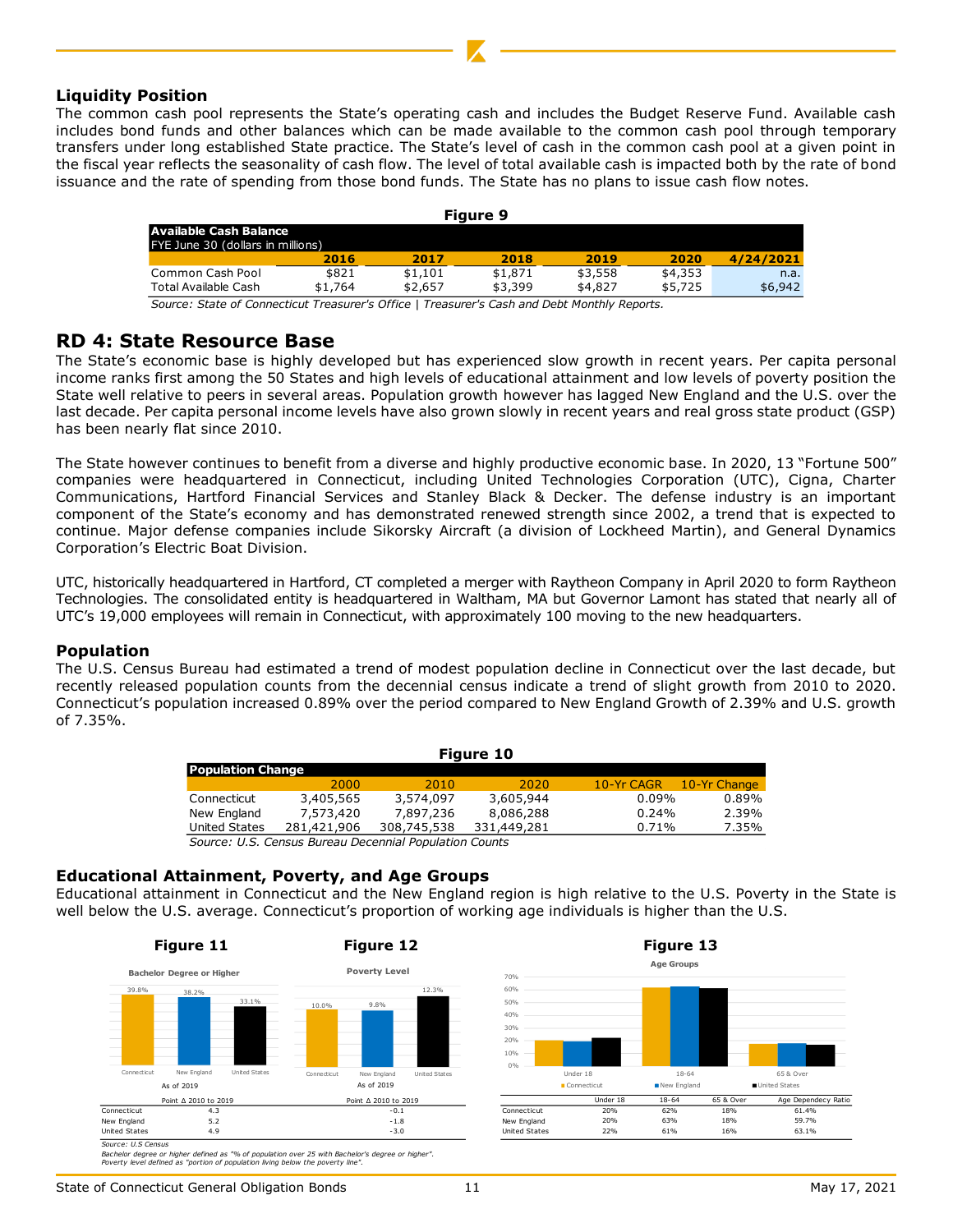#### **Per Capita Personal Income**

Per capita personal income at \$79,771 in 2020 is the highest in the country reflecting the concentration of the State's economy in high value-added industries. Per capita personal income growth however has lagged since 2010.



#### **Real Gross State Product**

Connecticut's real (inflation adjusted) GSP experienced a more pronounced decline and weaker recovery following the Great Recession than the region and U.S. overall, contracting in seven of the last thirteen years. In KBRA's view, the decline reflects poor performance in the State's pharmaceuticals and financial activities sectors, both of which were outsized contributors to growth in the decade preceding the Great Recession. The financial activities sector declined from 31.0% of GSP in 2009 to 27.7% in 2019. Pharmaceutical sector activity has additionally declined due to the reduction of activity in the State by Pfizer, Bayer, and Bristol Myers Squibb. This drag is evidenced by the decline in chemical manufacturing as a share of total GSP from 7.5% in 2006 to 1.7% in 2017.<sup>1</sup> Per onset of the pandemic, real GSP declined 4.1% in 2020, a decline somewhat larger than the New England region (down 4.0%) and U.S. (down 3.5%).



Note: Output for the "United States" represents GDP of the United States, not the sum of all 50 states.

#### **Employment**

State unemployment peaked to increased from an average of 3.6% in 2019 to a high of 11.5% in July 2021 following onset of the pandemic and implementation of public health measures. This peak was lower than the New England and U.S. highs of 13.8% and 14.4%, respectively, in April 2021. As of March 2021, Connecticut unemployment has recovered to 8.3%, which is somewhat higher than New England (6.4%) and the U.S. (6.2%).

<sup>&</sup>lt;sup>1</sup> Most recent GSP data for chemical manufacturing sector is 2017.

State of Connecticut General Obligation Bonds 12 12 May 17, 2021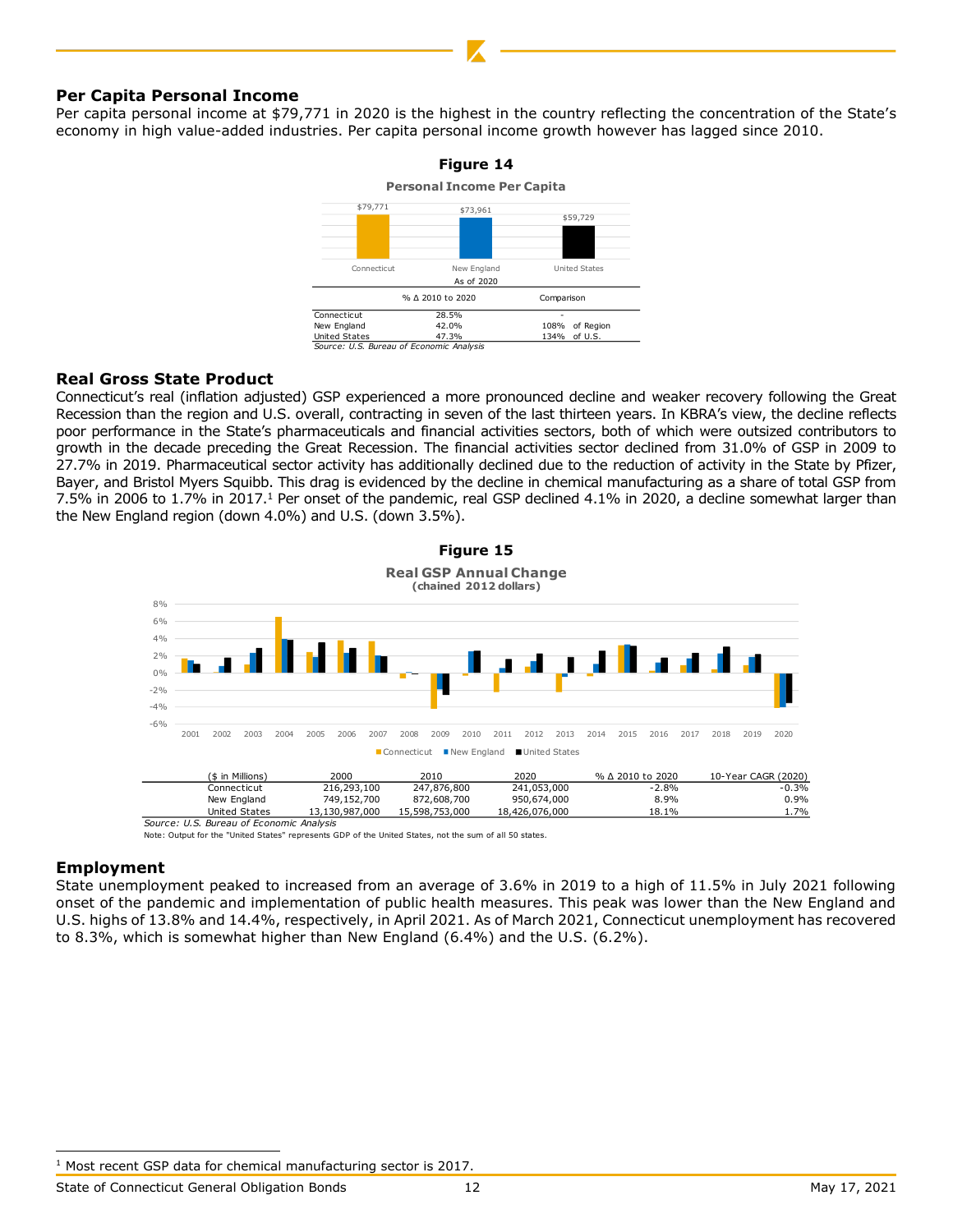

## **Home Values**

Connecticut home value appreciation has lagged the region and the U.S. by a significant margin since the year 2000. As of Q4 2020, home values are 7% below the prior Q1 2007 peak compared to New England and U.S. home value 13.8% and 24.7%, respectively, in excess of prior highs. Home value have performed well through the pandemic and as of Q4 2020 are up 6.3% YoY versus New England values up 6.6% and U.S. values up 6.0%



*Source: Federal Housing Finance Agency*